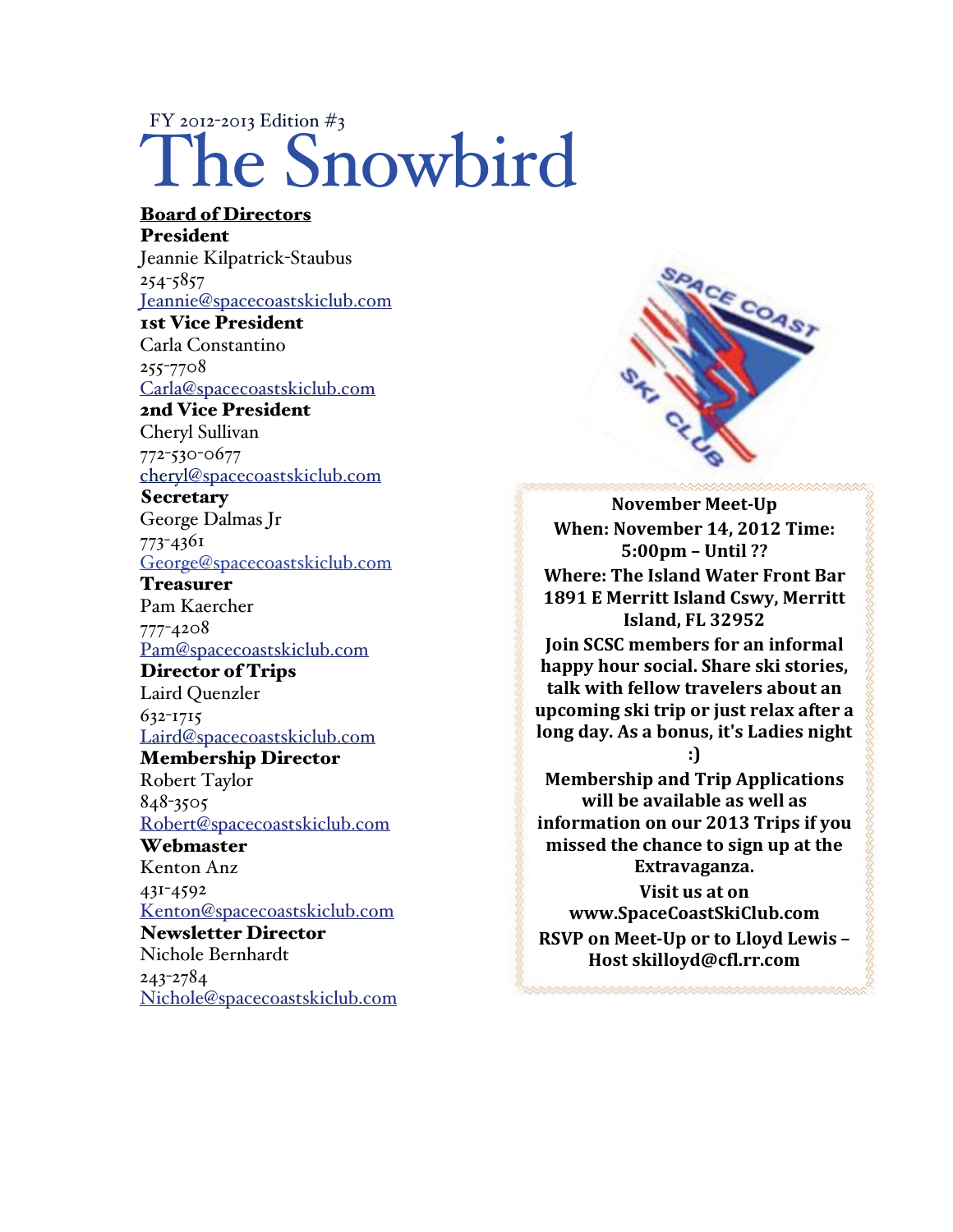#### PRESIDENT'S MESSAGE

Greetings Space Coast Ski Club members! The cool mornings of autumn are upon us and my thoughts turn to much colder temperatures and our upcoming 2013 ski season! Our September Extravaganza was a huge success with over 130 in attendance. It was wonderful to see so many skiing/traveling friends and meet some new members and visitors. Our trips sold well but there are still spots open for those of you who have been debating about where to go. Your trip leaders are making final arrangements, so please don't delay in mailing in your deposits to hold your spot. We have deadlines to meet for airlines and lodging and you don't want to miss out. There are openings for the Heavenly, Jackson Hole, Big Sky, and Schweitzer Mountain trips. And the New York City trip next July promises to be an awesome big city adventure! If you have questions about a trip, please email the trip leader today. Their email addresses are on the website.

We will be hosting monthly Meet Ups for our club members and guests. Please check the website for details and come out to see old friends and make some new ones!

See you on the slopes! Jeannie Kilpatrick-Staubus

#### A huge Thank You to our 2nd V.P. Cheryl Sullivan for organizing the very successful Extravaganza. See end of this newsletter for pictures.



The Board of Directors of the Ski Club invited you to Space Coast Ski Club Holiday Party

Saturday, December 8, 2012 6:00 PM - 9:00 PM WHERE:POW/MIA CLUBHOUSE 5995 N US Highway 1 Melbourne, FL 32901

Wine, beer and soda will be provided along with plenty of great food. Please bring your favorite appetizer, side dish or dessert to share in the Holiday cheer. Attire is casual, sparkly and festive!

Please bring a gift for Toys for Tots and a non-perishable food item for the Sharing Center.

A sign-up list will be posted to the forthcoming eVite for food dishes, or include in your RSVP on Meet-up or by email to Cheryl Sullivan - cheralaf@yahoo.com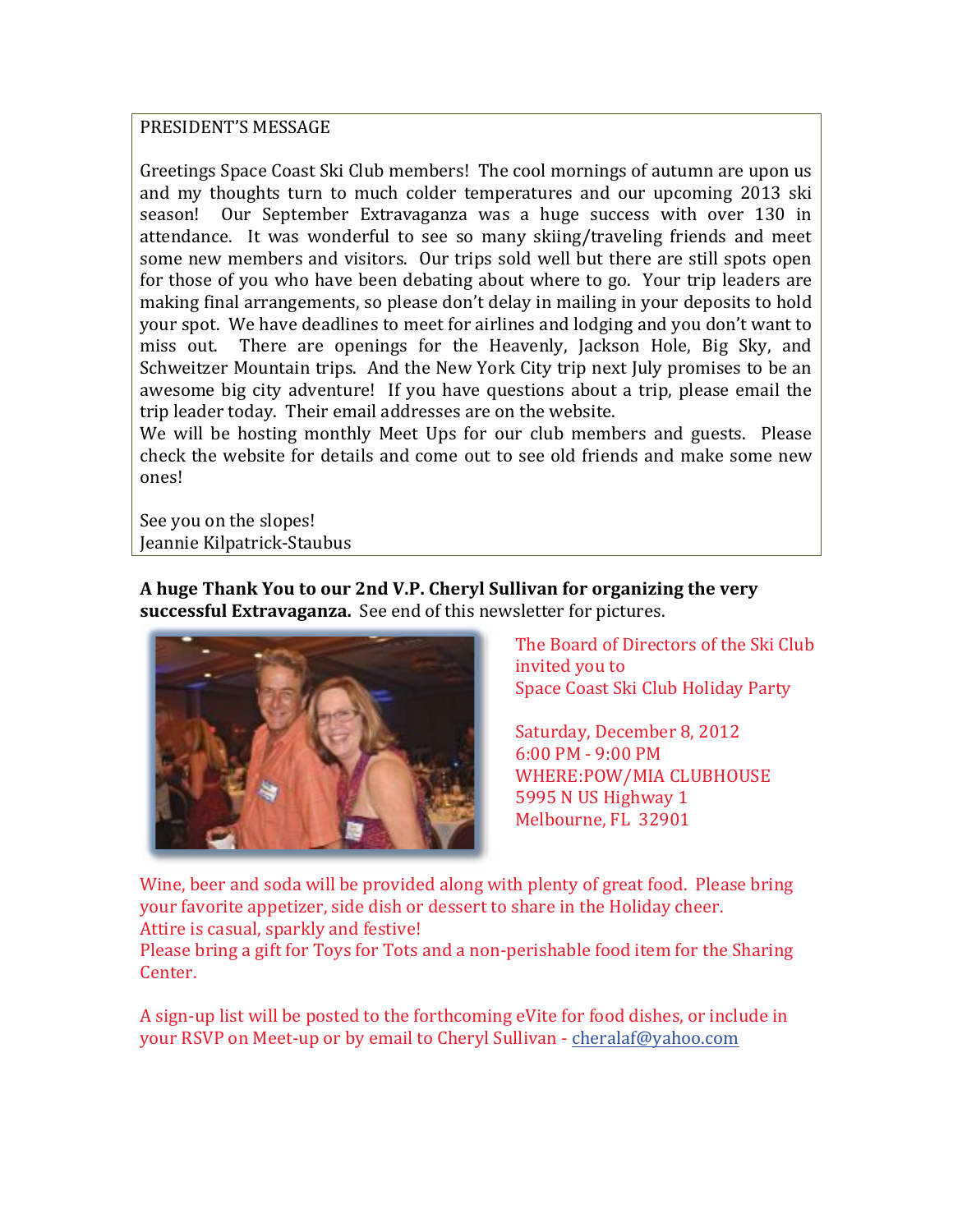Doral Spa Weekend

What a wonderfully relaxing spa experience our 30 Space Coast Ski Club ladies enjoyed at the Doral Resort in Miami! Newly purchased by Donald Trump, the Doral Golf Resort and Spa has made numerous improvements to an already incredible property. It seemed their greatest desire was to accommodate us and keep us happy and comfortable! And they were very successful. The staff was able to house all of us in Lodge 6 and provide a hospitality suite for our Thursday evening Welcome Happy Hour. The ladies talked about their shopping excursions on the way to Miami and their upcoming spa treatments with great excitement.

On Friday morning we enjoyed a fabulous breakfast buffet in the Terrazza Restaurant before heading over to the Fitness Area for classes or to the Spa for treatments. We lounged in our robes and left all of the stresses of hectic work schedules behind! Some of the group enjoyed sitting by the pool and catching up with friends. There were 3 mother/daughter duos in attendance and it was awesome to see them share the spa experience together!

Friday evening, the Doral staff hosted a Happy Hour for our group in the Golf Pro Shop. They presented each of us with a gift certificate to be used anywhere on the premises. I noticed at that gathering that every lovely lady seemed more relaxed than they had the night before! Many in the group chose to eat in the Mesazul restaurant upstairs to enjoy the delicious South America cuisine. Others headed out on the town to explore dining and nightlife options.

Saturday arrived as another day to pamper ourselves and relax. By this time some of the ladies were asking if we could make this a 4 night adventure in the future! Friends enjoyed the last afternoon and evening together and some even scheduled treatments for Sunday morning to prolong the experience! All in all, it was a fabulous weekend and I look forward to next summer to repeat it!

See you at the Spa!

Jeannie Kilpatrick-Staubus

Time to renew your club membership!! Club membership year runs from May 1st to April 30th. If you have not recently renewed your membership, download a membership application and send it in!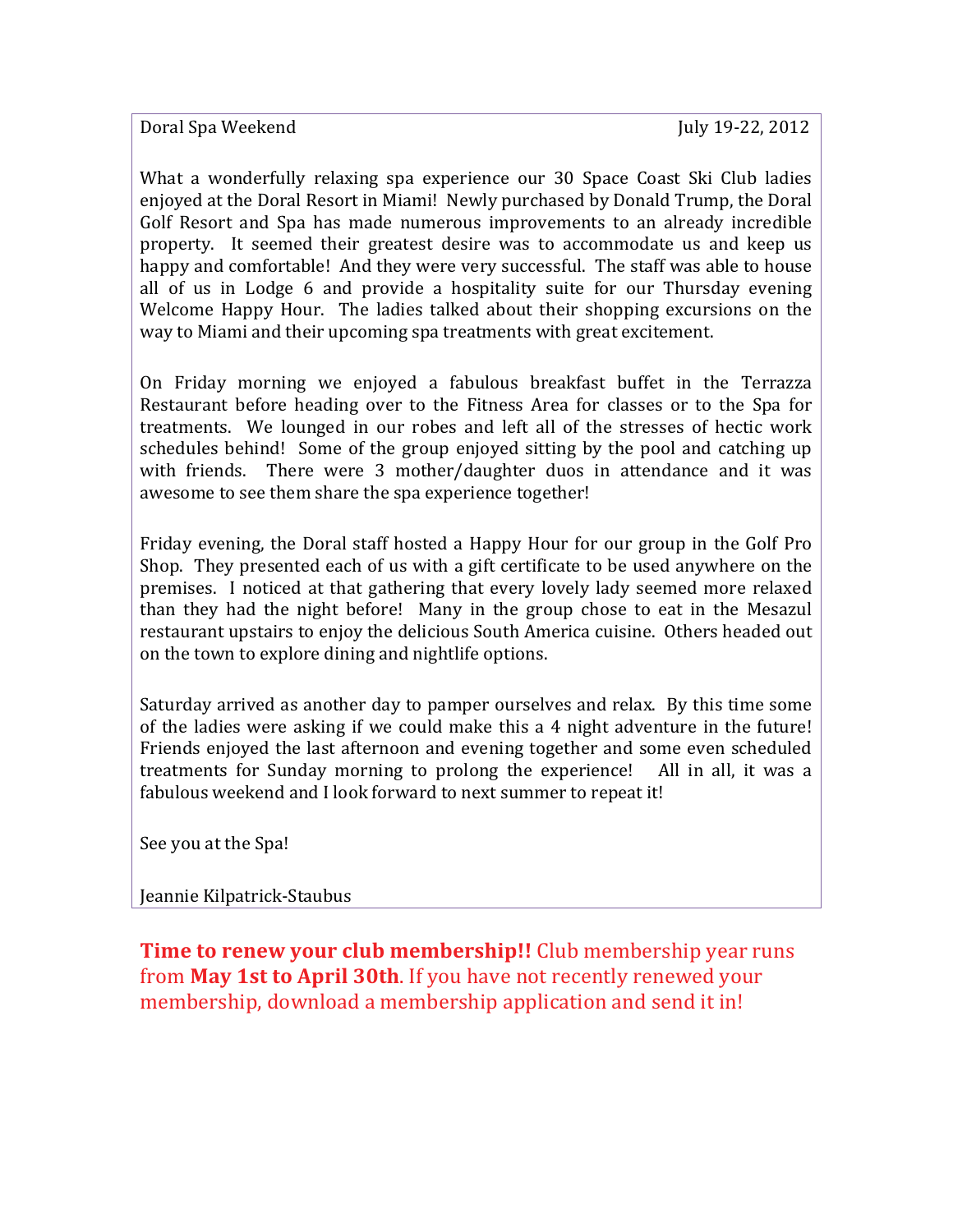The Iceland/Ireland trip took 23 Space Coast Ski Club members to places they haven't been before. From the first day soaking in the Blue Lagoon to the last sight of the green, green hills of Ireland, it was a great trip.

Reykjavik was a lovely, clean city with lots of wonderful restaurants, museums, and interesting things to do. The Icelandic people eat everything from Puffin and whale to horses and many tried the different delights. We had a great, very wet tour of the surrounding area of Reykjavik. We saw geysers, beautiful waterfalls and the harsh country of Iceland. The names were so hard to pronounce that Mary Slicis and Terri Richardson did a whole rap song out of our tour guides name. Donna & Billy Labaw took a ride on the Icelandic horses and loved it.

We flew though London on our way to Ireland on Midland Air. It was a short flight and as they got closer they knew they weren't going to be able to serve everyone, so they threw minature bottles for everyone to enjoy. We were at the back of the plane, so we enjoyed them the most.

Ireland is a friendly country with extreme pride in their country. Green is their color with hillsides showing every shade of green. Some of our highlights were the Guinness Storehouse where David Kiewit and Laird Quenzler became masters in "building" a guinness. Gail Berger was impressed that the "boys" were able to put a shamrock in the foam. We also toured the Jameson (Irish Whiskey) factory where several of our trippers including George Dalmas, Dick Robinson, and Laird Quenzler did a taste test. Phriscilla Robinson was there for support. They thought Jameson was the best and so several samples were shared on the bus....for several days.

Other highlights were the Border Collie and sheep demonstration. The dogs are amazing as they herd the sheep in the direction the sheep herder says with just a whistle. The dogs love their job and it was a joy to watch. We also got to watch the World Champion Irish Dancer and his group. What a treat that was! The coastline of Ireland took us on winding roads with buses inching by each other....we thought it was the battle of the buses. What great driving and absolutely beautiful scenery. The Ring of Kerry was outstanding. A tour of the Waterford Factory was another highlight. Nichole Bernhardt bought some beautiful wine glasses and Debra and Fred Hammett bought Christmas gifts and souvenirs. Several of the group went dancing one evening and Ben & Linda Shuler and George & Jo Dalmas showed everyone a step or two.

Dee Dee Williams and TJ Jordan were up before all of us to take an early morning walk and loved seeing the scenery up close. Dee Dee's roommate Mary Logvin was one of our best shoppers as was Janice Wheelus (Nichole's sister). Pat Swick and her roommate Alice Martell were just such nice people to be on the trip. They were always cheerful and ready for the next adventure.

So much fun to travel with friends in the Space Coast Ski Club!

Clair Quenzler Trip Leader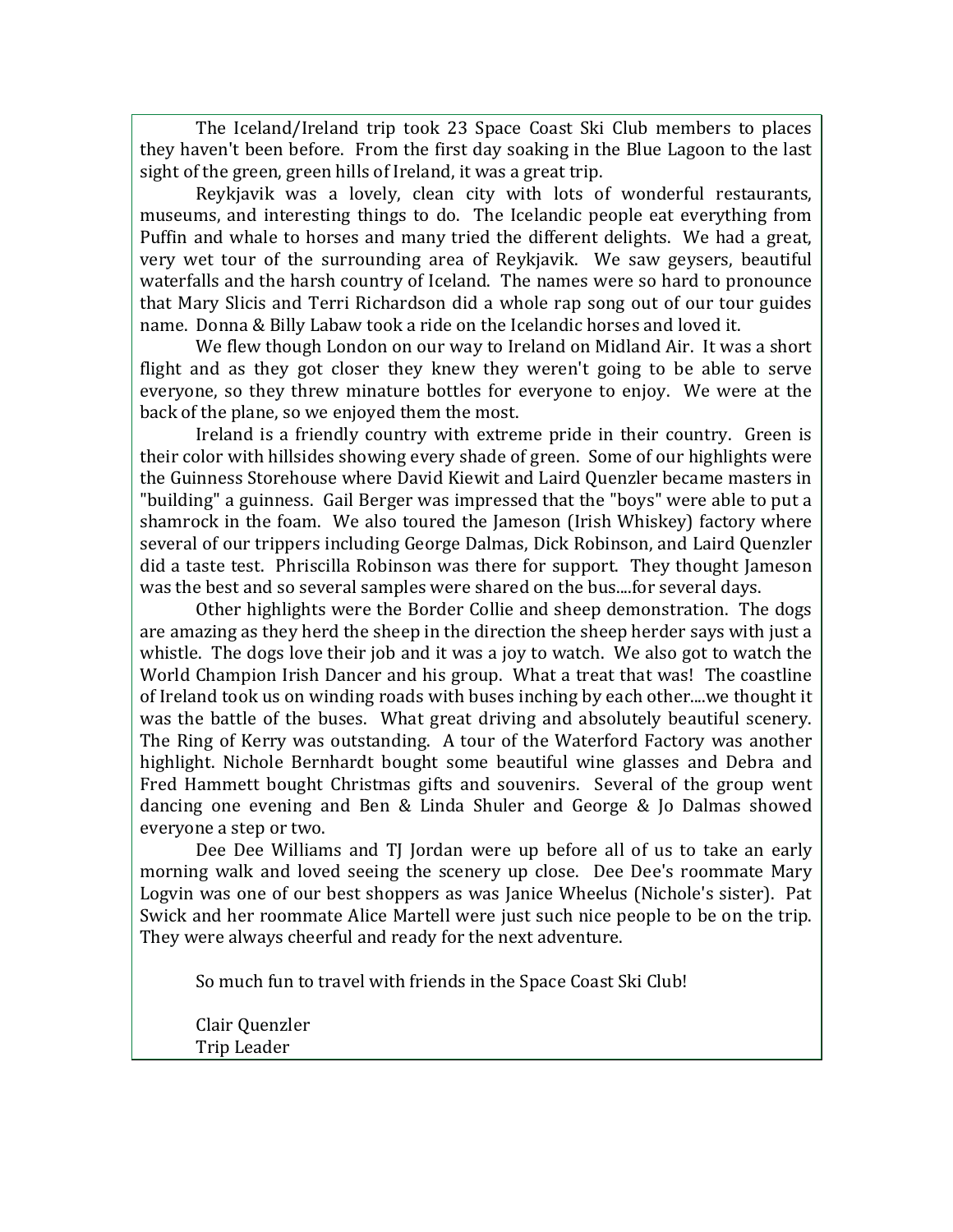### From October 2012 National Ski Club Newsflash

#### **A-BASIN OFFERS TWO-YEAR SKI PASS**

The Arapahoe Basin ski area is introducing the ski industry's first two-season lift pass that allows skiers to lock in the lift pass price for two seasons with no price increase. Cost is \$499 for two years, saving skiers at least \$99 for the two-year period.

#### **ENVIRONMENTAL LAWSUITS CLOSE BIG TUPPER SKI RESORT**

New York's Big Tupper Ski Resort's has effectively been closed by a lawsuit filed by two environmental groups, Protect the Adirondacks and the Sierra **Club, which filed suit against the resort saving they did not follow**  $environmental$  laws, which, according to ski are management, killed any chance of financial assistance from local governments, forcing the small resort to close.

#### **GRASSROOTS CONTEST FROM WARREN MILLER FILMS**

**Warren Miller Films is taking to the streets with grassroots efforts to spread** the news about their new film, "Flow State". Ski club members can be rewarded with Warren Miller gear or free movie tickets, PLUS the chance to **Gabber 1** askit rip to Crested Butte Mountain Resort! For more information, go to http://www.skinet.com/warrenmiller/articles/join-our-street-team.

# Heavenly/Lake Tahoe

## FSC Trip - January  $26<sup>th</sup>$  – February 3rd, 2013

#### Limited Space Remains!

They say that "Heaven can wait".......but not at Lake Tahoe! Nowhere in the world can you experience such breathtaking views as you can skiing Heavenly at Lake Tahoe. You'll swear you're in heaven when you first gaze down at the magnificent lake with spectacular views of the mountains and forests surrounding. And where else can you ski all day, see big name entertainment at night and gamble into the wee hours?

The ski resort of Heavenly towers not only over the lake but also over any other ski destination. The resort has invested more than \$55 million in on-mountain **improvements in the last 3 seasons.** Meteor, Jackpot & Canyon, Sky Chute, and Otto's Chute were widened; A new four-lane tubing hill; Additions & improvements to snowmaking; The entrances to Nova, Big Dipper, and Milky Way Bowl are enhanced: Three new trails on the Nevada side of the mountain.

Mountain highlights include 4,800 acres spanning two states (the most on the West Coast), 3,500 foot vertical, over 30 feet of snow per year and 92 runs with 30 lifts. Additionally, there are terrain parks and half-pipes for boarders, on-mountain eateries and legendary tree skiing and wide open bowls that will knock your socks off.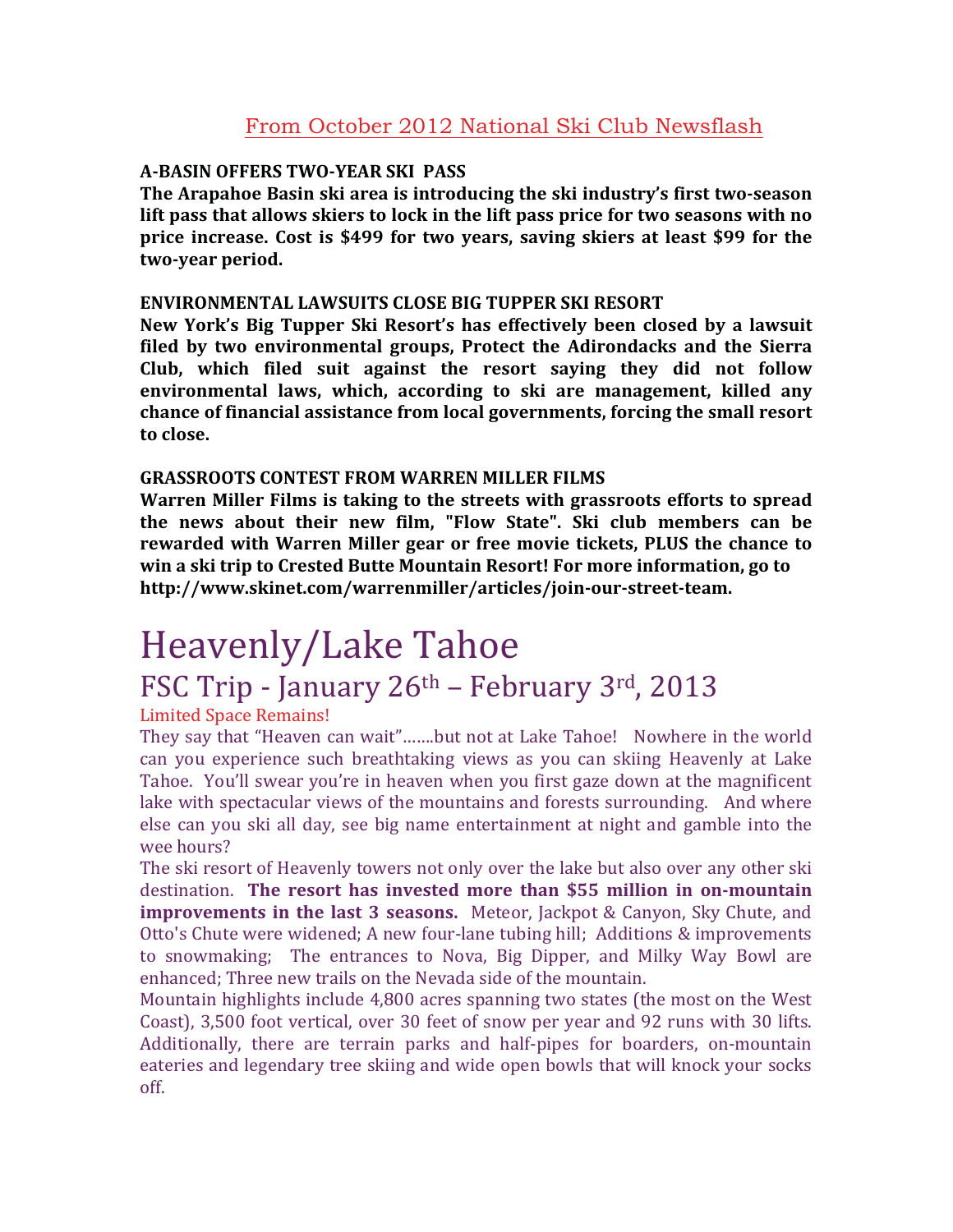Our accommodations are at the world famous Harvey's Resort and Casino where each of their 740 rooms has unobstructed floor-to-ceiling views of the lake and the majestic Sierra Nevada. The Florida Ski Council will conveniently host its parties at Harvey's and all guests will have access to 24-hour gambling, eight restaurants, nightly entertainment, shows and nightclubs. And Harvey's is connected by underground tunnel to its sister resort, Harrah's, which will double your nightly entertainment pleasure! Harvey's is just a short walk to the gondola or you can take the shuttle to the California base. Either way, access to Heavenly is a breeze. So make your reservations now so that you won't be left out. This will truly be a spectacular "Stairway to Heaven!"

#### **Price:**

\$1,100 per person, double occupancy (Mountain Tower) \$1,200 per person, double occupancy (Lake Tower) \$435 Air Credit

### **Includes:**

Round trip air from Orlando to Reno Round trip ground transfers 7 nights lodging at the Harvey's Resort and Casino **FSC Monday Welcome Party FSC Mountain Lunch** FSC Thursday Theme (Gangster) Party Pre-trip party Après ski activities Gratuities, taxes and porter fees

For further details please go to http://scacecoastskiclub.com/2013Heavenly.htr and call or e mail trip leader Pam Kaercher with any questions.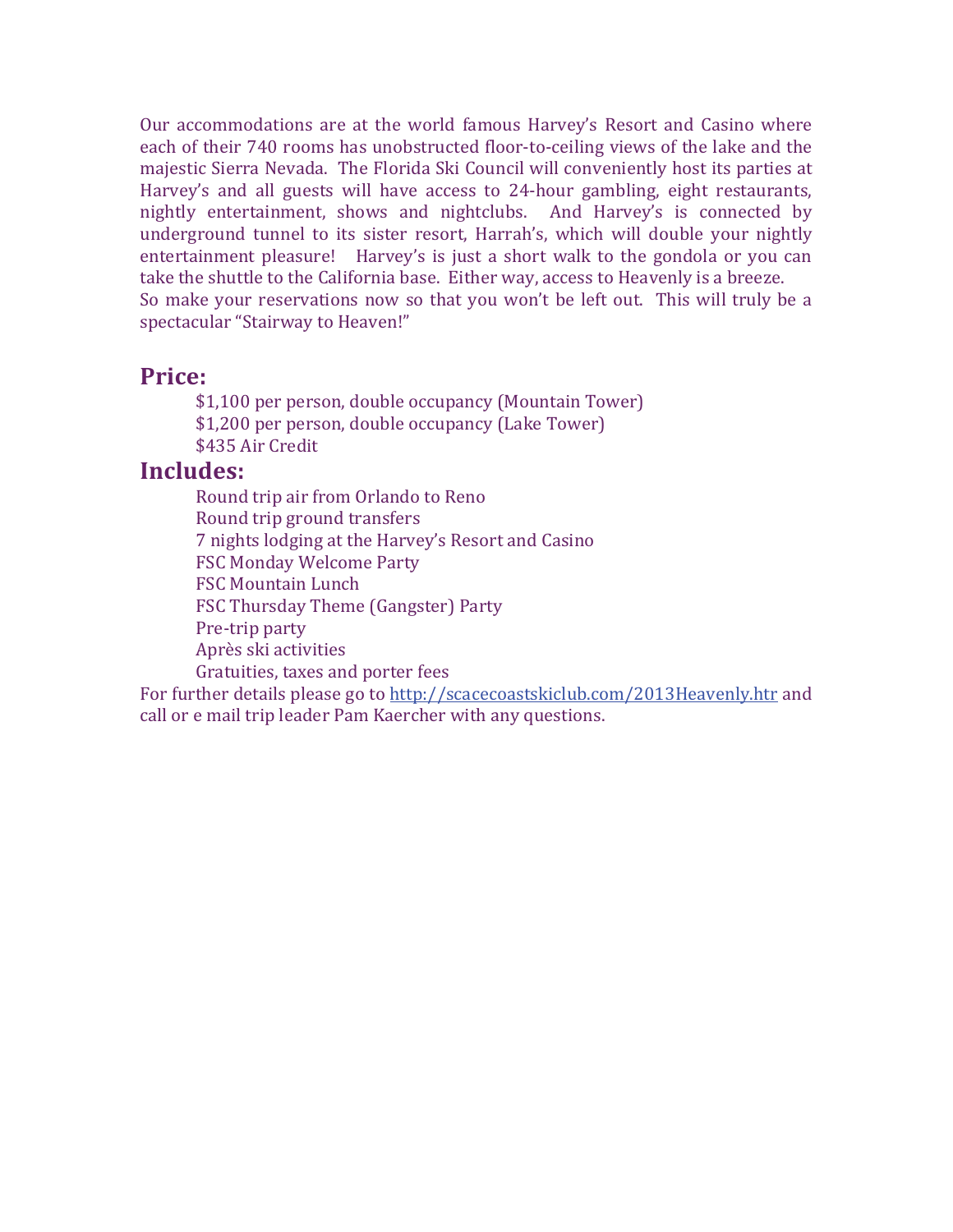## Jackson Hole, Wyoming **February 2-9, 2013**



We are looking for the last 3 couples to close out this great trip. See our new lower price at \$1,550 per person. This is a great price especially compared to other club's prices: http://www.bocaskiclub.com/jacksonhole/

With two distinct inter-connected mountains, there is plenty terrain for everyone. This includes legendary chutes and powder fields for the experts, wide open groomers for the intermediates and a variety of gentle runs for first timers. And everyone is welcome take a 12 minute ride up 4,139 vertical feet for a specular view of the Teton mountain range. And riding back down in the 100-passenger tram is even more specular; it is like riding your own magic carpet with views that can't be beaten.

Our club members have come to expect first-class luxury accommodations and it

does not get any better than the highly rated Snake River Lodge & Spa. Located at the center of the village less than 100 yards from the ski lifts, this full service AAA Four-Diamond lodge allows you to relax after a full day of activities on or off the slopes.

For more information about all your activity options and trip details, visit:



#### www.spacecoastskiclub.com/2013JacksonHole.htm.

Join us of a vacation you won't forget. Signup before it is too late. Please call or email the trip leader, Brice Crossley, if you have any questions.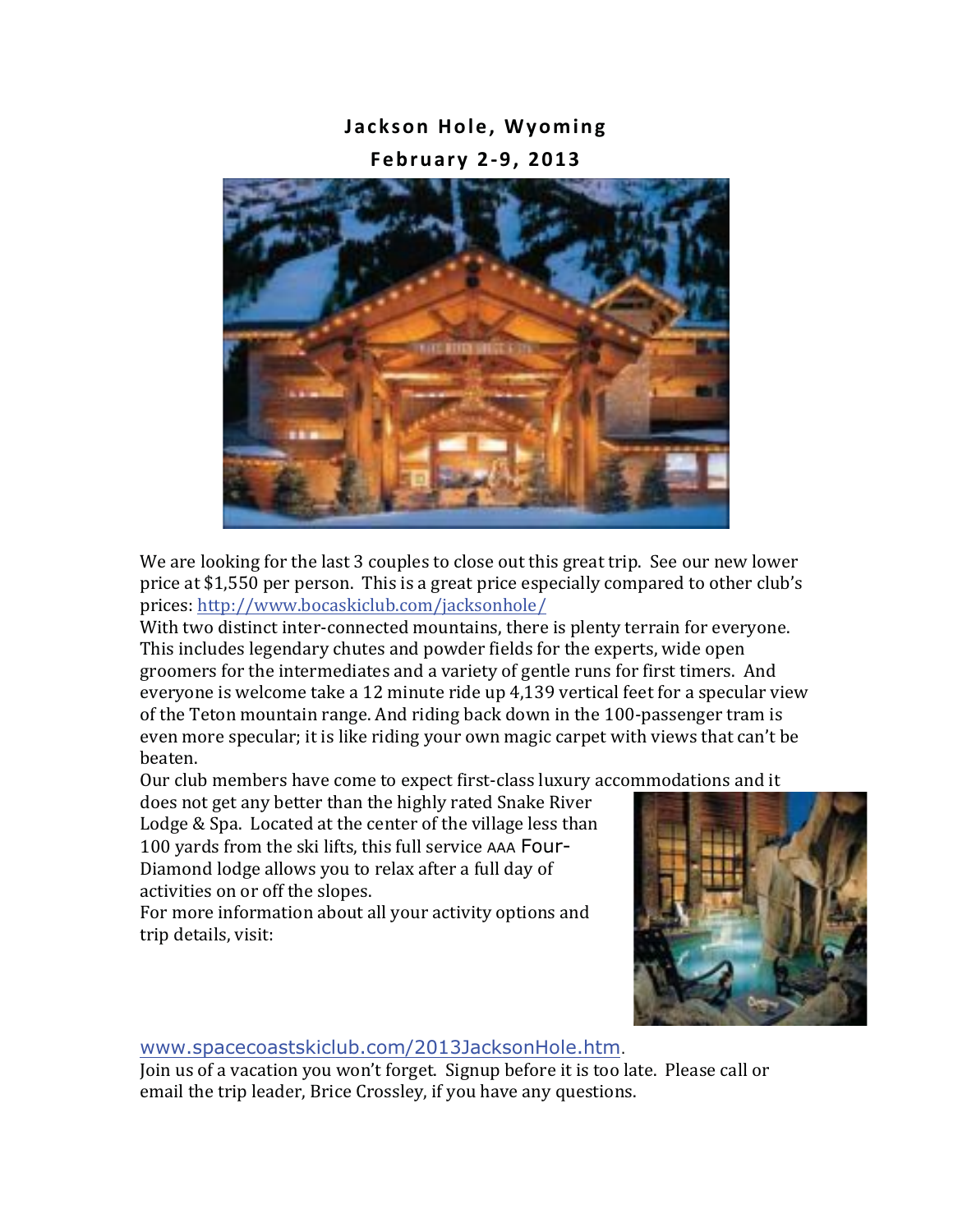**BIG SKY, Montana** Florida Ski Council Trip February 22- March 1, 2013



Big Sky and Moonlight Basin gives you access to more skiing than anywhere else in the United States, 5,532 skiable acres. What do all those acres mean to you.... No lift lines. Runs up to six miles long, glades and bowls covered in 400+ inches of annual snowfall make a day on the slopes something different for everyone and every level of skier and boarder.

Our ski-in/ski-out accommodations are at the recently remodeled Huntley Lodge - the BEST location for skiing at Big Sky, so close to the slopes and very comfortable. Enjoy the roaring log fire in the lobby and the outdoor heated pool and whirlpools are magic in the snow.

Their fabulous Daily Hot Buffet Breakfast is included and makes everyday feel like Sunday. Each room has 2 queen sized beds, high-speed wireless internet, wet bar, refrigerator and maid service. We are almost sold out of the upgraded Mountain View rooms but still have a selection of Deluxe rooms, Loft rooms and Shoshone condominiums available.

Not to be missed is a trip to Yellowstone Park - only an hour away, a ski on/ski off Zip line, Tubing, Snowmobiling, Dog sledding, Sleigh Rides, Ice Skating, Snow-coach tours, Wildlife Viewing, and Spas and Wellness Classes. We are being offered discounts for many of these activities and Village dining and shopping establishments.

This is a Florida Ski Council trip so included in this trip is a Wine & Cheese reception, two banquet dinners, theme party, ski race, Mountain Lunch, and Club Party.

Call Debbie at 407-415-7387 or e-mail at Debbie@SpaceCoastSkiClub.com to reserve your space for this fabulous trip. Deposits will be accepted until Thanksgiving so don't miss out on the fun.

http://spacecoastskiclub.com/2013BigSky.htm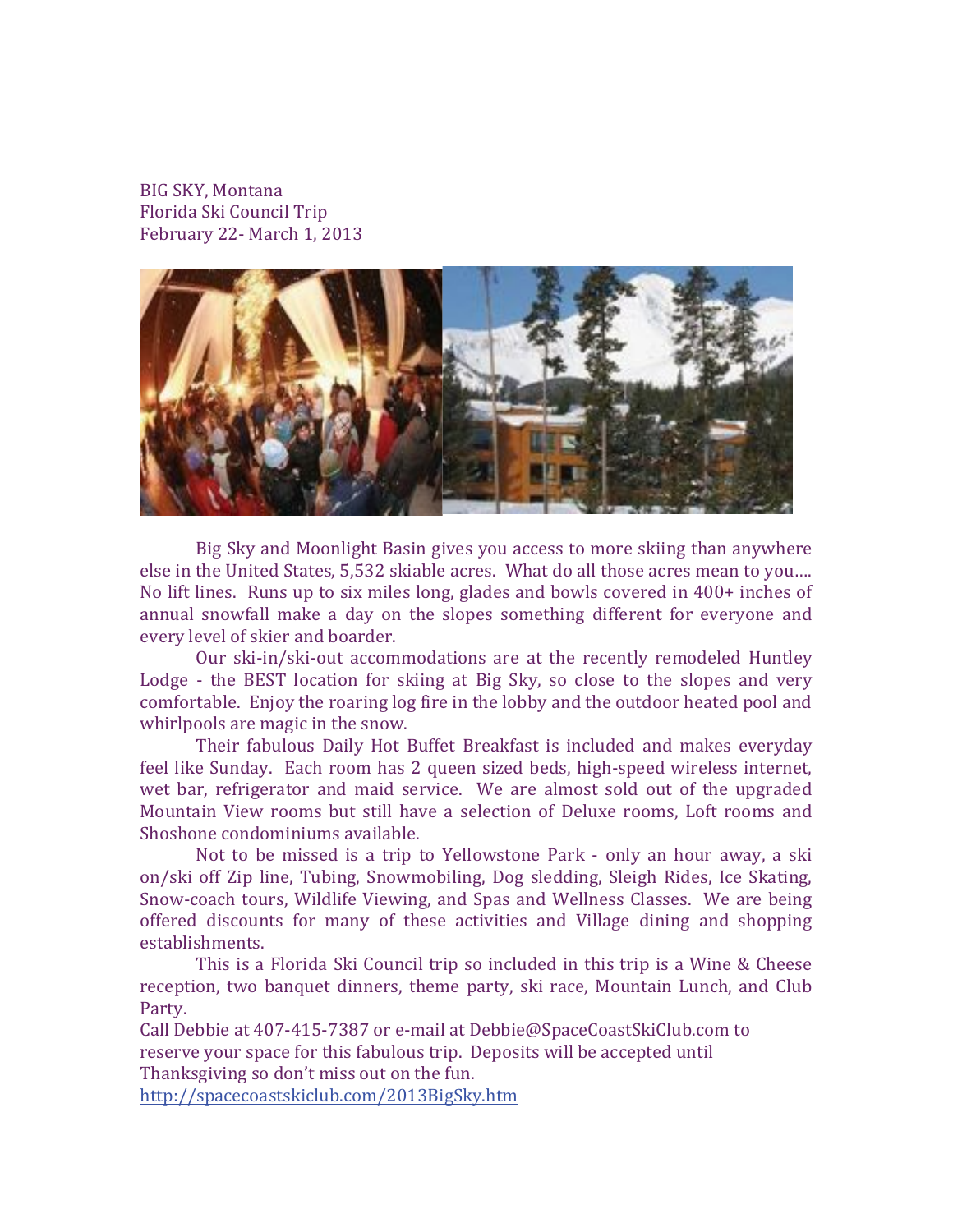## St. Anton, Austria (Munich) FSC Trip March 14 - 23, 2013

This trip is not going to be run by Space Coast Ski Club at this time. If interested in this trip please contact Tampa Bay Snow Skiers and Boarders at www.tampabaysnowskiers.com

## Schweitzer Mountain Resort, Idaho



March 9-16, 2013

Are you looking for something new and different? Then you need to join us at Schweitzer Mountain in Northern Idaho. In addition to the 2900 acres of in-bounds terrain, among the largest areas in the United States, Schweitzer also offers an additional 4000 acres open to guided backcountry tours for a day of cat skiing or snowmobile touring. And since this is mostly a 'locals' only mountain, lift lines are rare even on weekends. If you want to take a day off from skiing, Schweitzer lift ticket exchange policy allows you to trade in a day for credit to use at restaurants, shops, massages, snowshoe, nordic center or the tube park.

We still have space available but don't wait too long before we close this unique skiing opportunity. Please call or email the trip leader, Brice Crossley, if you have any questions.

For more information about all your activity options and trip details, visit: www.spacecoastskiclub.com/2013Schweitzer.htm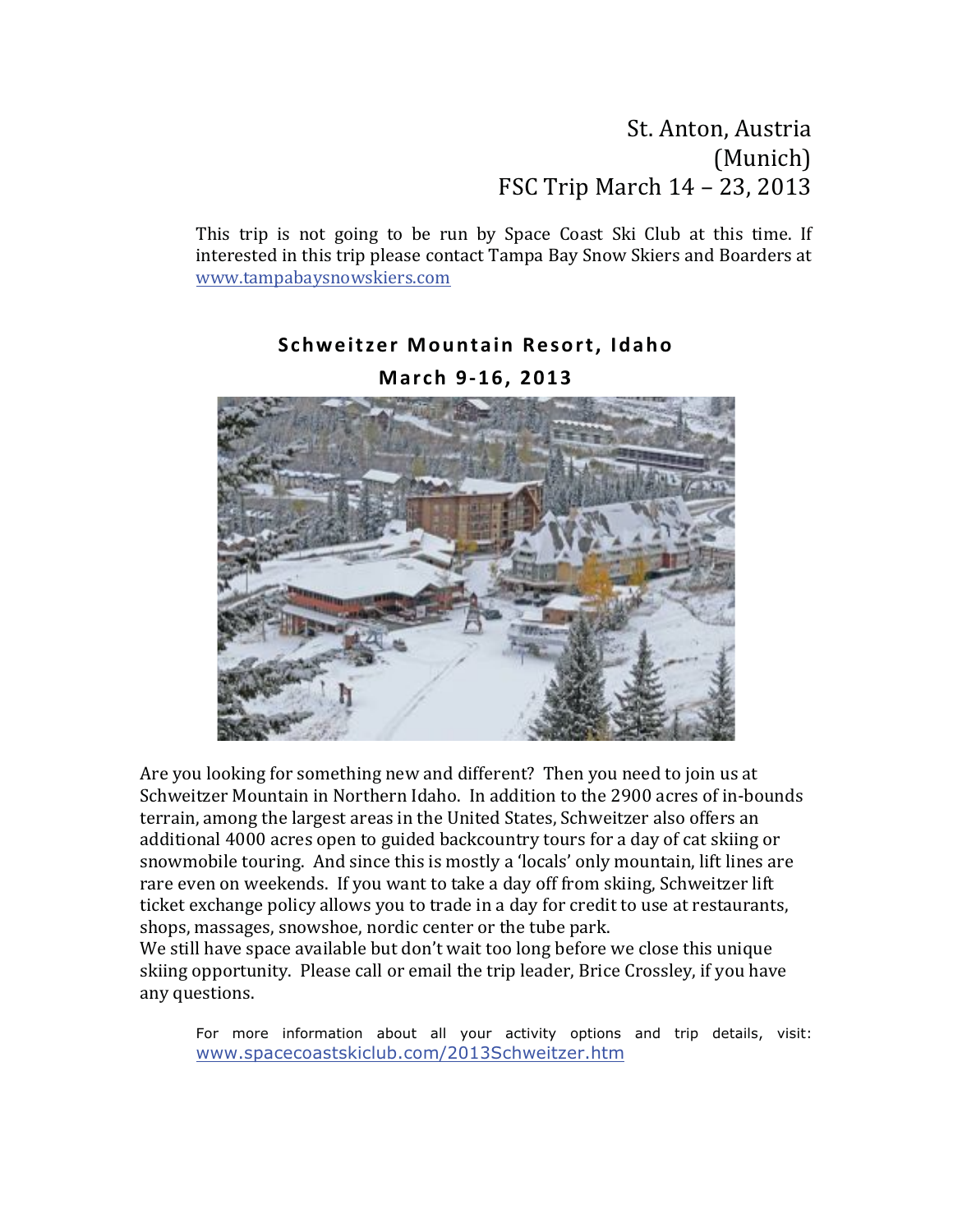

#### **South Africa here we come!**  $\bullet$

Namukelekile-means "welcome " to South Africa. We know that for US travelers the most powerful experiences are about discovering something new be it a landscape, a culture, a flavor, or a completely different sensation altogether. With a stunning variety of spectacular natural environments, exotic wildlife, award-winning vineyards, historic townships, uniquely sophisticated cities, world -renowned cuisine, and a lively culture, South Africa offers a journey of discovery like no other! (southafrica.net) We have 4 rooms left for this trip of a lifetime.

We will fly from Washington Dulles airport to Cape Town South Africa and spend five nights there. In Cape Town you will have fantastic tours and two free days to enjoy then its off to the Winelands of the Western Cape. Here we will enjoy wine tastings, several safaris, cruise on Zambezi River and tour Victoria Falls.

Please go to www.spacecoastskiclub.com/2013SouthAfrica.htm. For more details, pricing and trip application. Please call or e mail trip leader Clair Quenzler if you have any questions.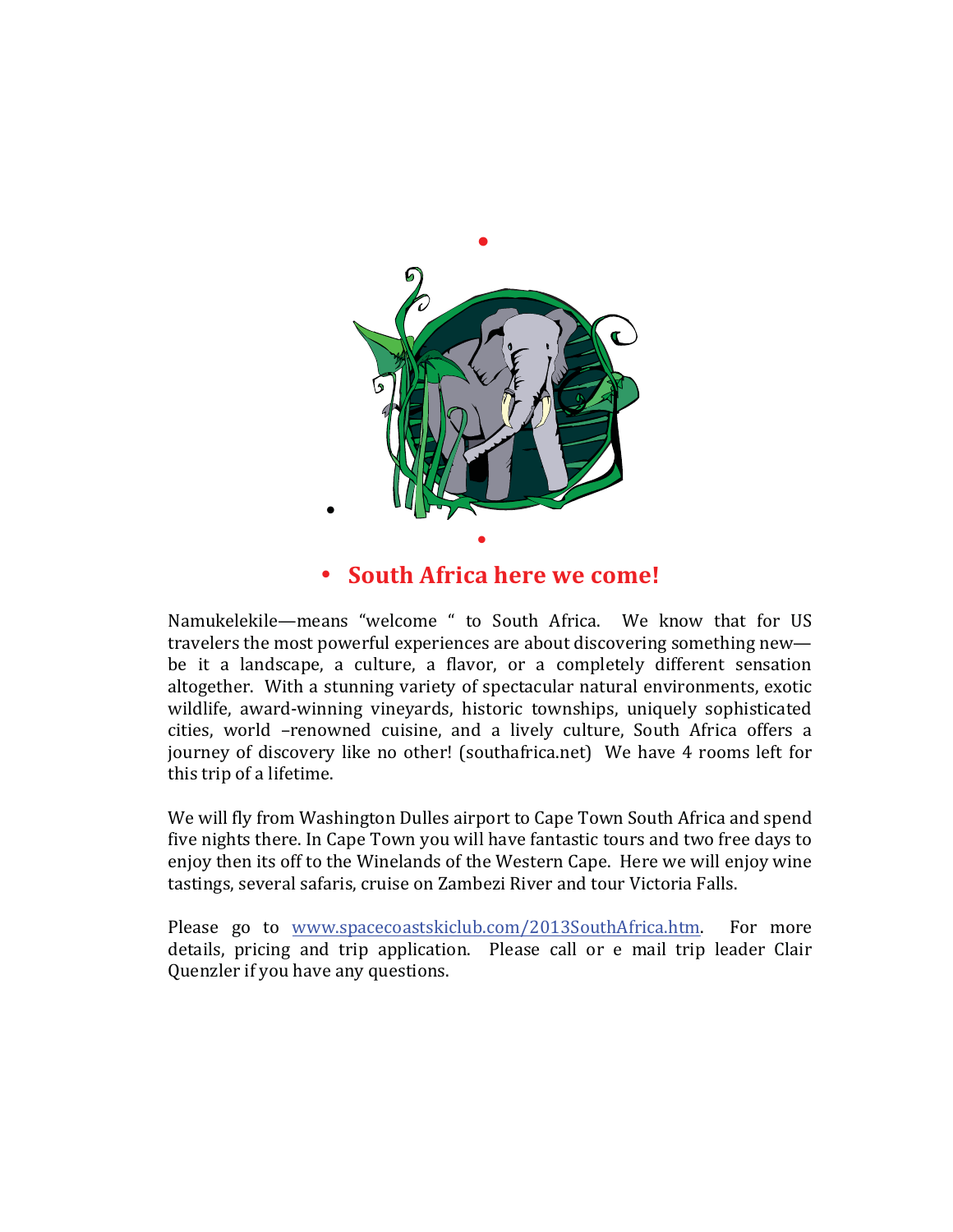### **NEW YORK CITY JULY 3, 2013** 5 Nights

#### They say: "It's all about LOCATION" We say: "They're RIGHT!"



THEATER DISTRICT AT OUR FRONT, SIDE AND BACK DOORS!

More than just Broadway is at our doorstep! World renowned Jazz, discover Times Square, Bowling and so much more! Acclaimed restaurants, numerous selections only steps from The Milford. Be part of a studio audience - its fun—and free—to attend the tapings of popular television shows filmed in New York City. You get to see huge stars up close, and if you're lucky, your friends at home might even see you on TV. Shopping is a must - don't mind name dropping: Barney's New York, Bergdorf Goodman, Saks 5<sup>th</sup> Avenue, Bloomingdales, Macy's, Century 21 and H&M. Names known around the world all surround The Milford.

The Subway is a short walk to the corner! Located on the Southwest corner of  $44<sup>th</sup>$  and  $8<sup>th</sup>$  is the entrance for access to the 42 Street/Port Authority subway station.

The Milford has been completely renovated. The unique three-story, glassenclosed lobby design and illuminated grand staircase flanked by see-through guest elevators will provide an unsurpassed welcome.

The newly designed and expanded guest registration arrival area, complemented by technologically advanced arrival kiosks and the internet lounge are just a few of the updated amenities you'll enjoy at The Milford. Our beautifully appointed guest room's custom furnishings are also designed by the Über cool NYC design firm Gensler, who has combined their innovation and expertise to provide a fresh and up-to-the-minute environment for our visitors.

Please see http://spacecoastskiclub.com/2013NewYorkCity.htm for further details. Feel free to call or e mail Trip leader - Pam Kaercher

321-298-7086 (cell) pam@spacecoastskiclub.com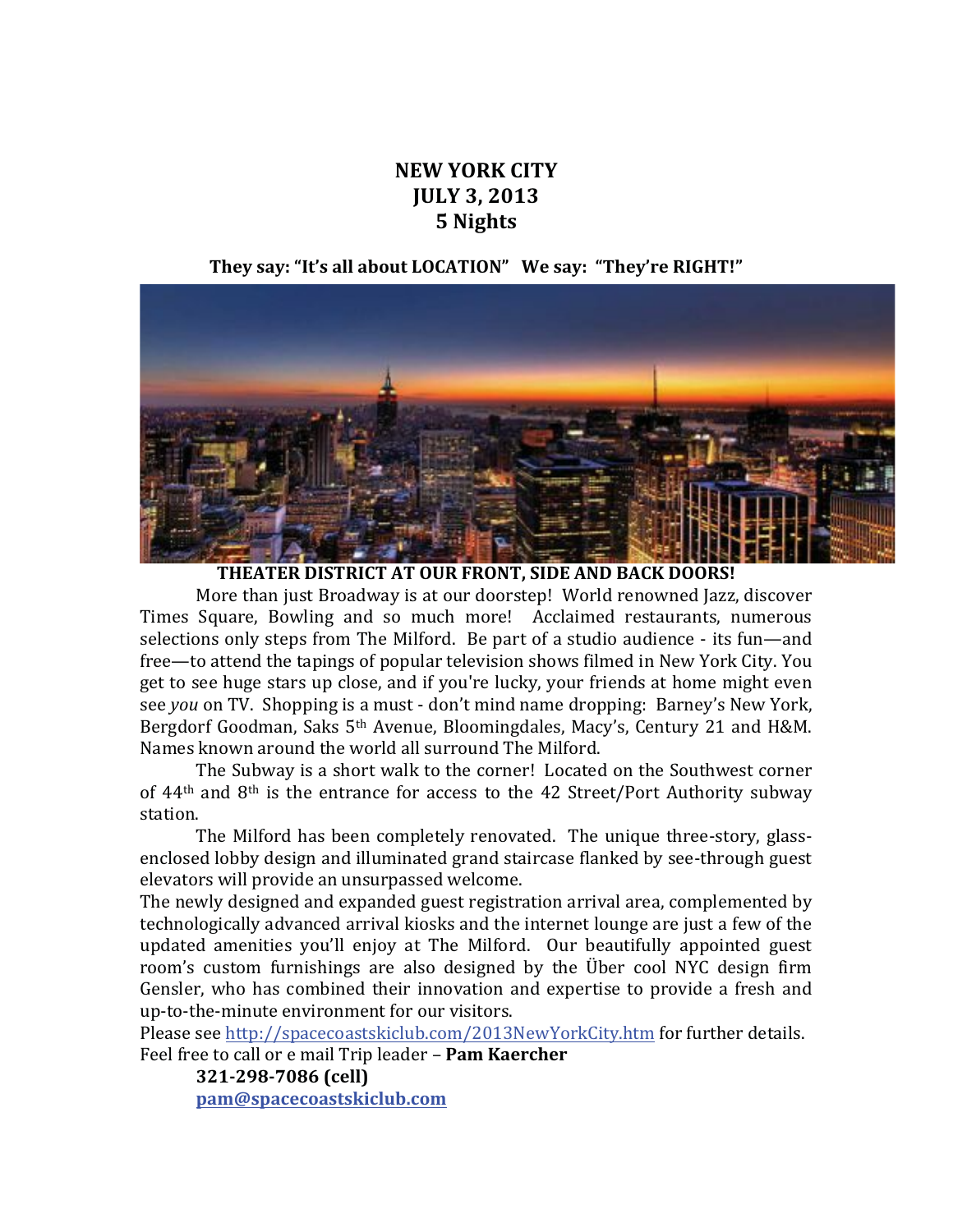A STANDARD STANDARD STANDARD STANDARD On behalf of the Board of Directors and our membership, we would like to thank the following for making the Space Coast Ski Club's 30th Annual Extravaganza such a tremendous success.

Joyce Tsairis, Catering Director at the Crowne Plaza Melbourne Oceanfront Resort & Spa for her assistance in planning. Miguel Ferrari, Banquet Manager, Josue Cespedes, Event Captain, Anita Watts, Bartender and DJ our Server for the excellent service they provided throughout our function.

DJ Master Key Entertainment for providing the excellent entertainment again this year.

Steve Parnell with Peter Glenn Ski & Sports for his continued support and the terrific door prizes!

Special thanks to our Team of Volunteers who donated their time and energy for set-up and throughout the function. JoAnn Amos, Mary Meyer and Tamara Koss. And last, but certainly not least, Julia Crossley, Sharen Largent and Serena and Savannah Brown who kept our Membership tables running smoothly and made sure we have your feedback for future trips.

We could not do it without you all.

See you at the next Meet-up and Holiday Party,

Cheryl

STAR ROOM AND THE TOWN THE CONTRACT OF THE CONTRACT OF THE CONTRACT OF THE CONTRACT OF THE CONTRACT OF THE CONTRACT OF THE CONTRACT OF THE CONTRACT OF THE CONTRACT OF THE CONTRACT OF THE CONTRACT OF THE CONTRACT OF THE CON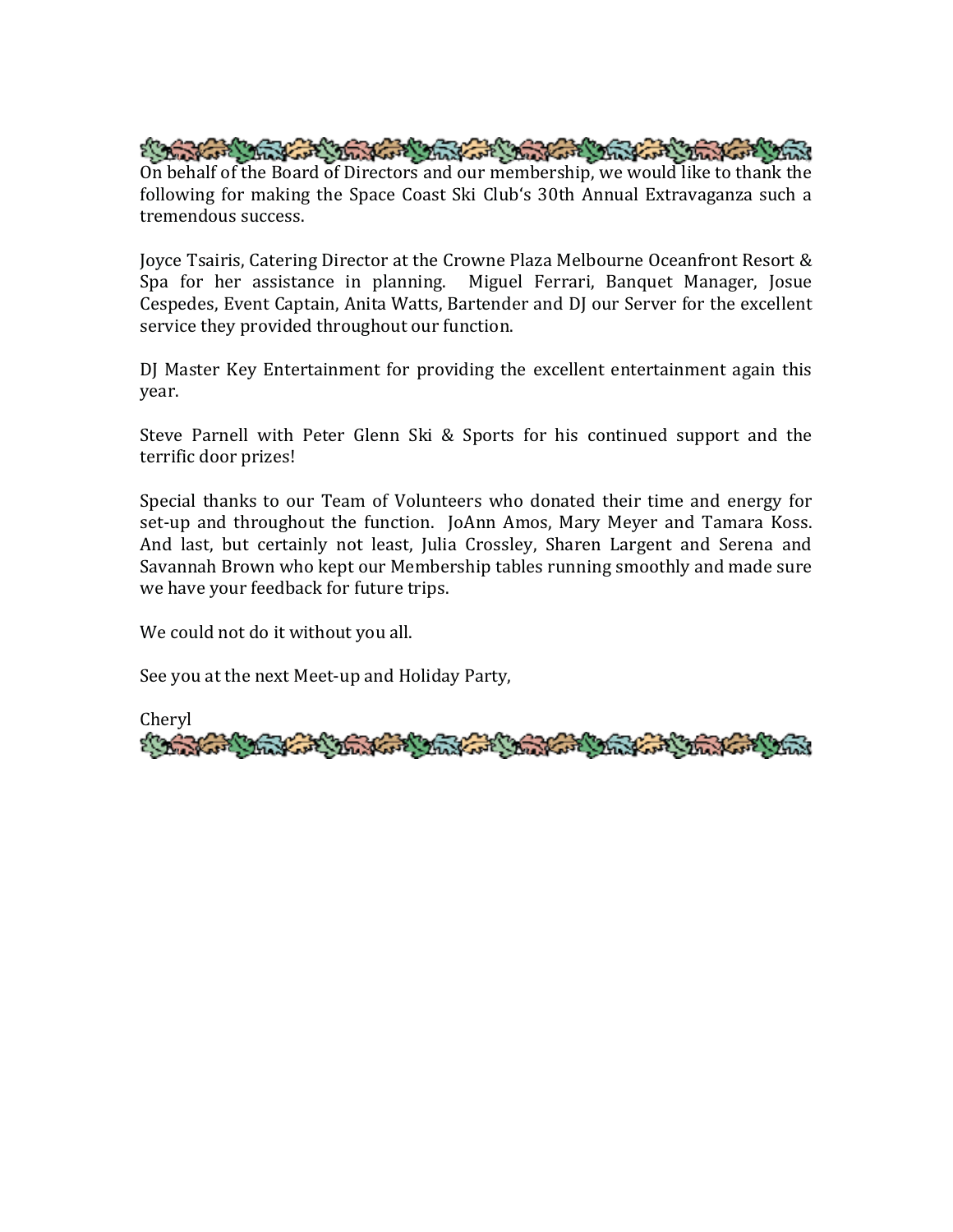## Few Photos from a very successful Extravaganza







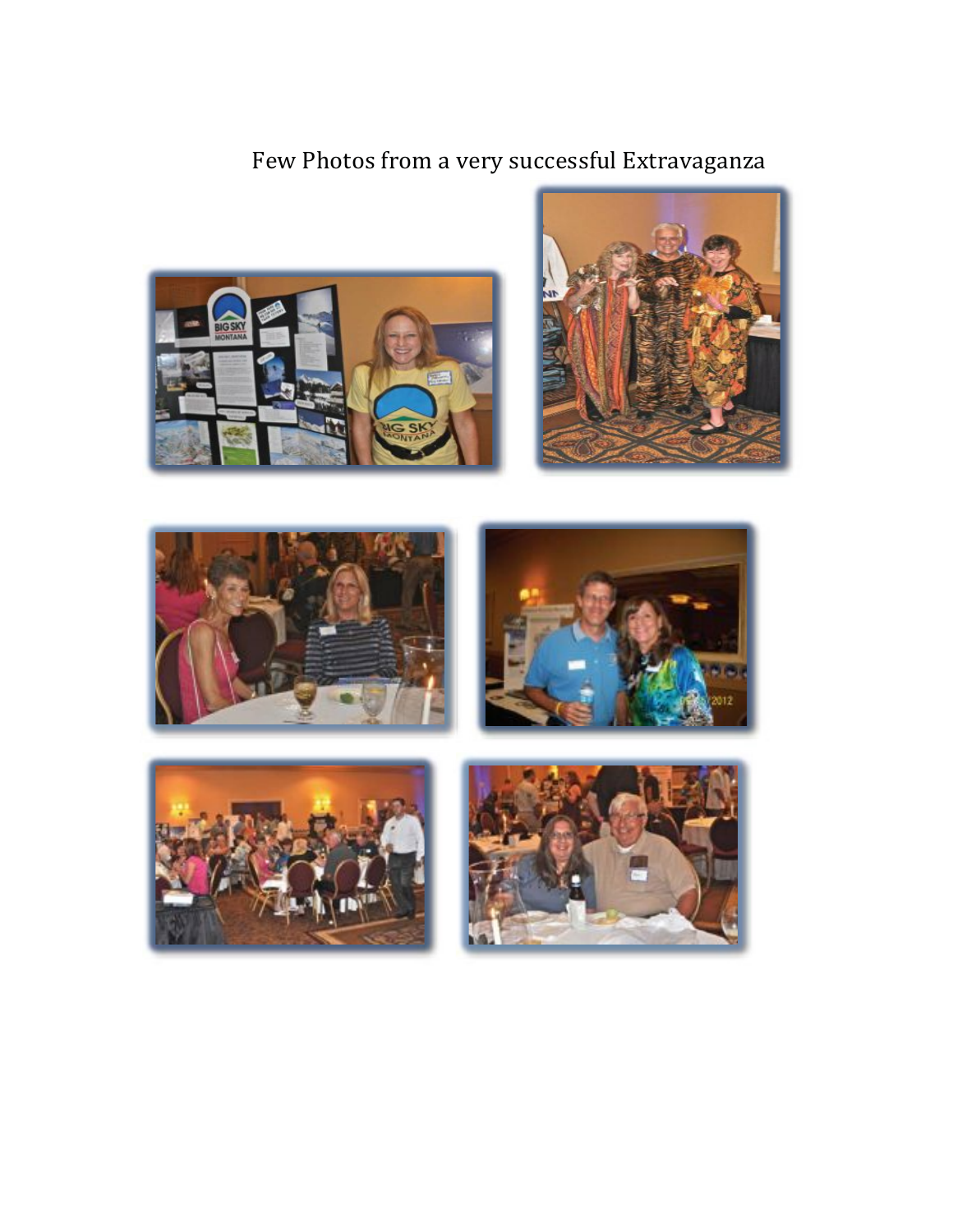